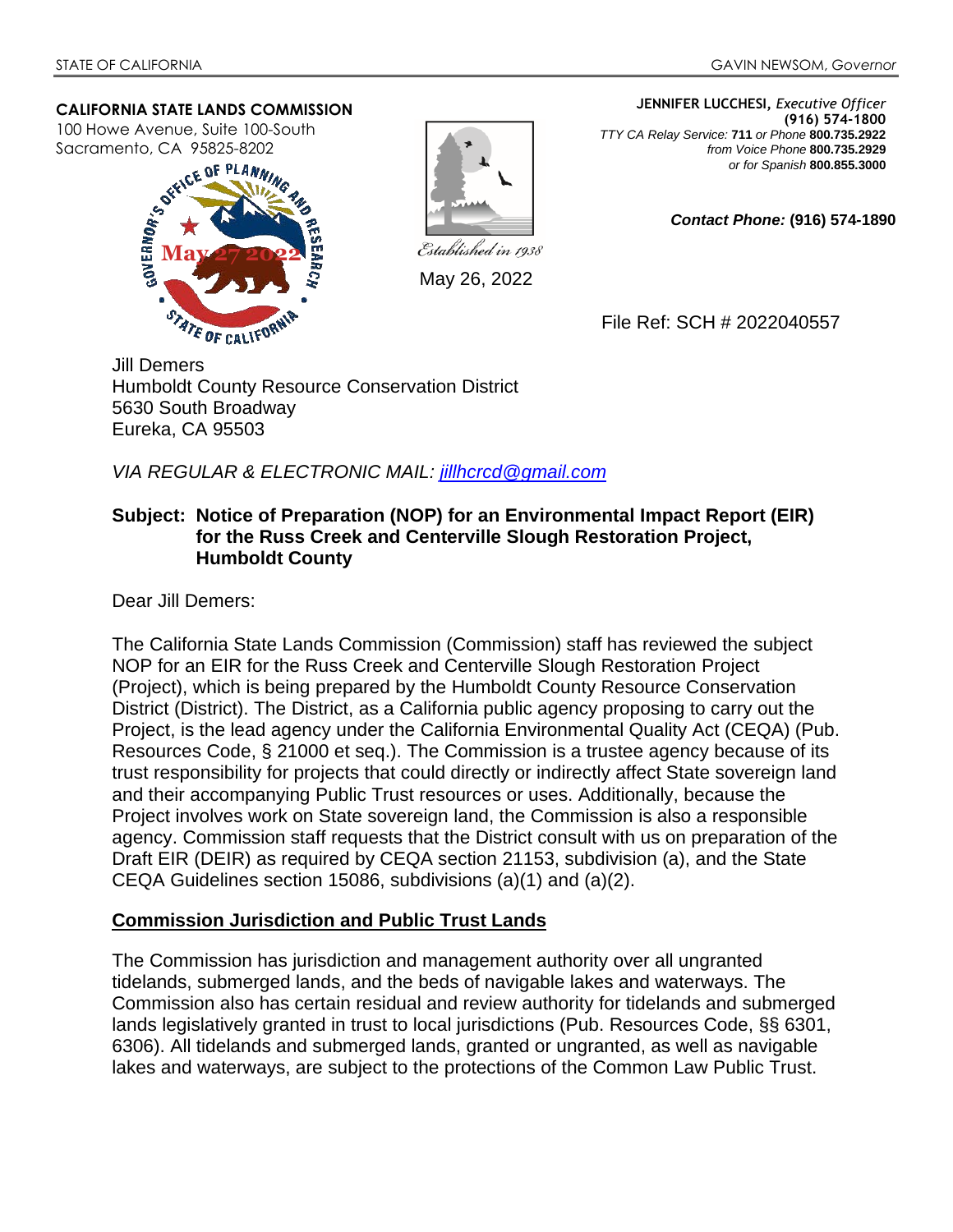As general background, the State of California acquired sovereign ownership of all tidelands and submerged lands and beds of navigable lakes and waterways upon its admission to the United States in 1850. The State holds these lands for the benefit of all people of the State for statewide Public Trust purposes, which include but are not limited to waterborne commerce, navigation, fisheries, water-related recreation, habitat preservation, and open space. On tidal waterways, the State's sovereign fee ownership extends landward to the ordinary high-water mark as generally indicated by the mean high tide line (MHTL), except for areas of fill or artificial accretion or where the boundary has been fixed by agreement or a court. On navigable non-tidal waterways, including lakes, the State holds fee ownership of the bed of the waterway landward to the ordinary low water mark and a Public Trust easement landward to the ordinary highwater mark, except where the boundary has been fixed by agreement or a court. Such boundaries may not be readily apparent from present day site inspections.

At the Project area, the Eel River, portions of Centerville Slough, and the Pacific Ocean waterward of the MHTL are State sovereign land under the Commission's jurisdiction. A lease for the use of State sovereign land will be required from the Commission for any portion of the Project encroaching on State sovereign land. Please see the contact information below for more information on leasing requirements with the Commission.

# **Project Description**

The Project would restore a landscape of mostly diked pasture land to a mosaic of pasture and natural habitats, including estuarine and tidal slough channels, freshwater streams, freshwater ponds, and agricultural pastures. The goal of the Project is to improve geomorphic and ecosystem function that will enhance habitats for native fisheries and aquatic species, support water bird and wildlife species, and increase agricultural land viability and resiliency to changing geomorphological and climatic conditions. As a strategy to increase agricultural land viability and reduce vulnerability from frequent dune over-wash events and projected sea level rise, proposed placement of set-back berms provides increased resiliency to ongoing and projected geomorphic and climactic changes. Reestablishing the connection of Centerville Slough to the Eel River and removing and reconfiguring dikes would provide full tidal prism into a restored Centerville Slough.

# **Environmental Review**

Commission staff requests that the District consider the following comments when preparing the DEIR.

# General Comments

1. Project Description: A thorough and complete Project Description should be included in the DEIR in order to facilitate meaningful environmental review of potential impacts, mitigation measures, and alternatives. The Project Description should be as precise as possible in describing the details of all allowable activities (e.g., types of equipment or methods that may be used, maximum area of impact or volume of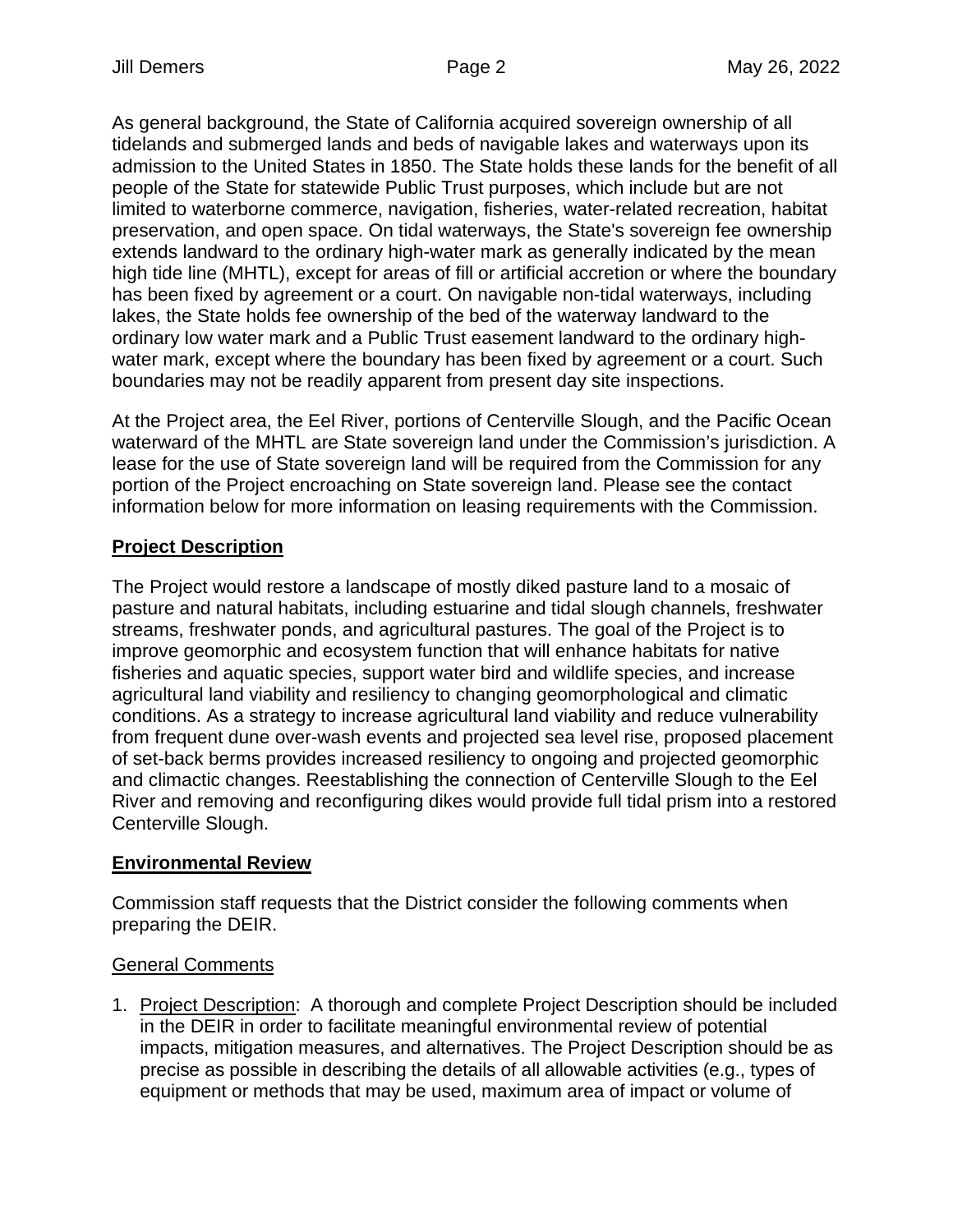sediment removed or disturbed, seasonal work windows, locations for material disposal, construction schedule and staging areas, etc.), as well as the details of the timing and length of activities. Thorough descriptions will facilitate Commission staff's determination of the extent and locations of its leasing jurisdiction, make for a more robust analysis of the work that may be performed, and minimize the potential for subsequent environmental analysis to be required. Please be as specific as possible regarding all proposed work within the Commission's jurisdiction waterward of the MHTL, inclusive of the historic bed of the Eel River, Centerville Slough, and if applicable, below the MHTL of the Pacific Ocean. Please describe construction access, staging areas, and equipment for proposed dune restoration and all other work occurring within close proximity to the MHTL of the Pacific Ocean. Provide additional details regarding proposed passive and active techniques for invasive species management and improvement of dune function.

### Biological Resources

- 2. The DEIR should disclose and analyze all potentially significant effects on sensitive species and habitats in and around the Project area, including special-status wildlife, fish, and plants, and if appropriate, identify feasible mitigation measures to reduce those impacts. The District should conduct queries of the California Department of Fish and Wildlife's (CDFW) California Natural Diversity Database and U.S. Fish and Wildlife Service's (USFWS) Special Status Species Database to identify any specialstatus plant or wildlife species that may occur in the Project area. The DEIR should also include a discussion of consultation with the CDFW, USFWS, and the National Oceanic and Atmospheric Administration's National Marine Fisheries Service (NMFS), including any recommended mitigation measures and potentially required permits identified by these agencies.
- 3. Construction Noise: The DEIR should also evaluate noise and vibration impacts on fish and birds from construction, restoration, or flood control activities in the water, on the dikes, and for water conveyance and tide gate structures. Mitigation measures could include species-specific work windows as defined by CDFW, USFWS, and NMFS. Again, staff recommends early consultation with these agencies to minimize the impacts of the Project on sensitive species.

# Cultural Resources

4. Title to Resources: The DEIR should also mention that the title to all archaeological sites, and historic or cultural resources on or in the tide and submerged lands of California is vested in the State and under the jurisdiction of the California State Lands Commission (Pub. Resources Code, § 6313). Commission staff requests that the District consult with Staff Attorney Jamie Garrett, should any cultural resources on state lands be discovered during construction of the proposed Project. In addition, staff requests that the following statement be included in the DEIR's Mitigation and Monitoring Plan: "The final disposition of archaeological, historical, and paleontological resources recovered on State sovereign land under the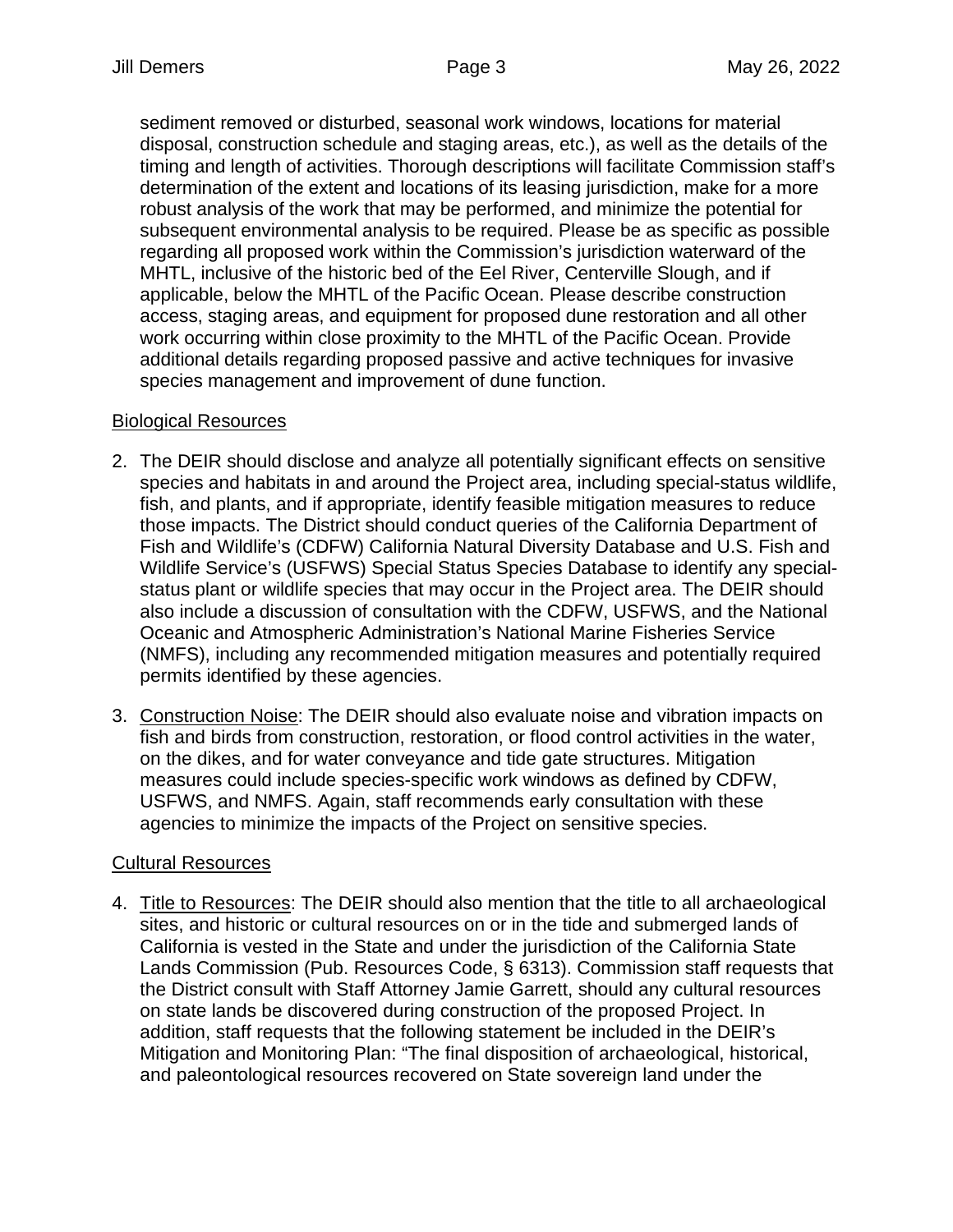jurisdiction of the California State Lands Commission must be approved by the Commission."

# Hydrology and Sea Level Rise

5. In the Environmental Setting section of the DEIR, please provide detail regarding the Project area's surface hydrology features and characteristics, groundwater characteristics, history of flood events and any known land uses and structures subject to flood hazards, and any flood zone designations for the Project area. Please also provide a description of the former hydrology and floodplain of the Project vicinity prior to the construction of dikes, tide gates, and other drainage control structures that resulted in the conversion of wetlands and tidelands to other land uses, such as pasture lands for grazing.

In addition to impacts from proposed modifications of Project area hydrology, sedimentation processes, biological resources, and geomorphic channel modifications, the DEIR should also analyze potential for these impacts on the affected reaches of the Salt River, Eel River, and coastal processes and resources outside of the Project area, including sediment discharge in the Pacific Ocean.

Please also provide a detailed analysis of how the Project will attempt to plan for sea level rise through enhanced floodplain drainage, capacity, open space, preservation and enhancement of dune areas, and any potential future conflicts with surrounding land uses, such as agricultural and grazing land uses.

### Recreation

6. Please provide a comprehensive description of existing recreational uses and public access to waterways and coastal resources within the Project area, particularly waterways within the Commission's jurisdiction. In addition to inland waterways, describe recreational uses of the dunes, beach, and surf zone of the Pacific Ocean, and identify public access locations to the Pacific Ocean within the Project vicinity, such as Centerville Beach. Describe any restrictions or limitations on public access to the Project area during construction and methods to provide notice to the public prior to construction.

### Alternatives

7. In addition to describing mitigation measures that would avoid or reduce the potentially significant impacts of the Project, the District should identify and analyze a range of reasonable alternatives to the proposed Project that would attain most of the Project objectives while avoiding or reducing one or more of the potentially significant impacts (see State CEQA Guidelines § 15126.6).

### Environmental Justice

8. Environmental justice is defined by California law as "the fair treatment and meaningful involvement of people of all races, cultures, and incomes with respect to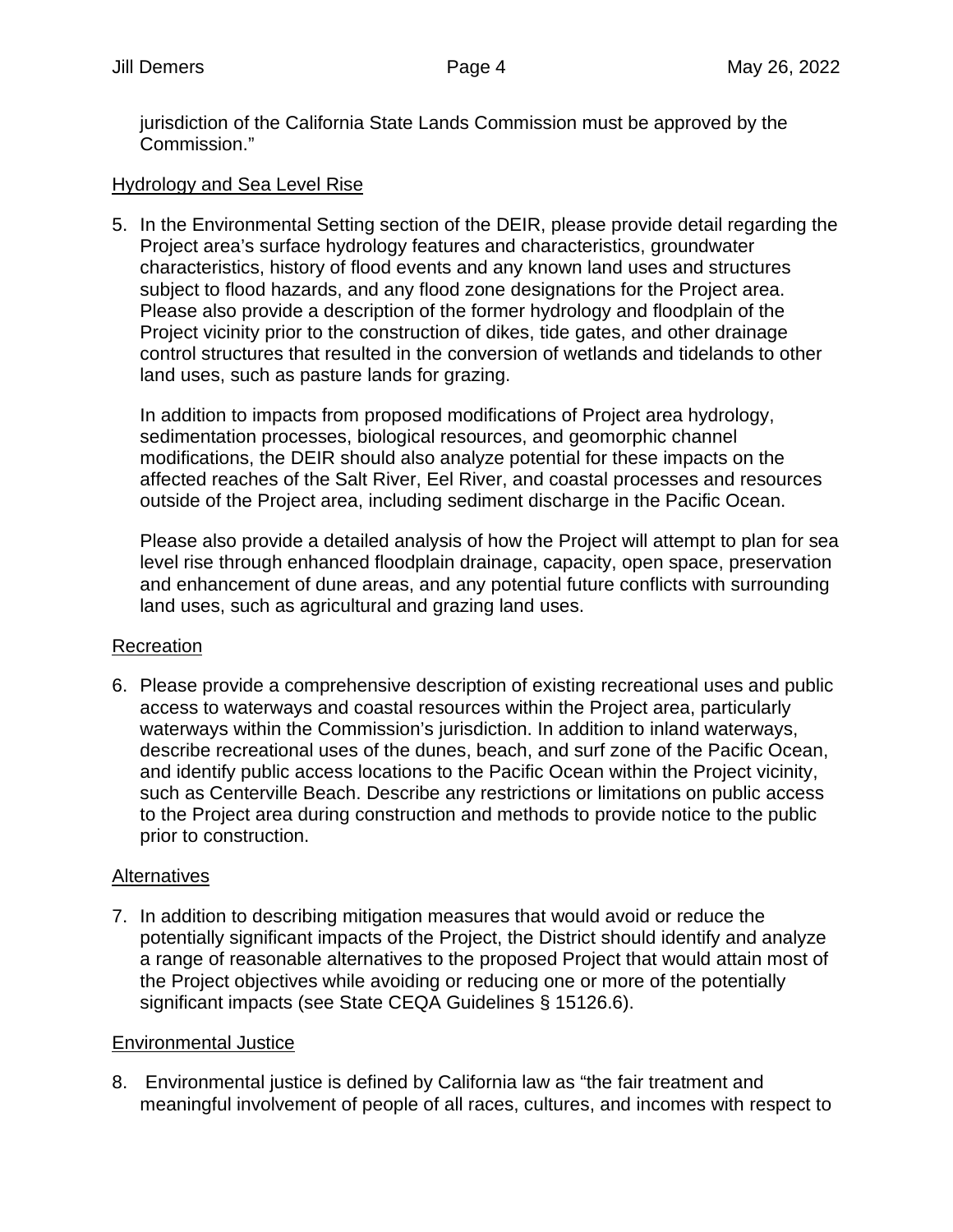the development, adoption, implementation, and enforcement of environmental laws, regulations, and policies." (Gov. Code § 65040.12) This definition is consistent with the Public Trust Doctrine's principle that management of trust lands is for the benefit of all people.

The Commission adopted an updated Environmental Justice Policy and Implementation Blueprint in December 2018 to ensure that environmental justice is an essential consideration in the agency's processes, decisions, and programs. The twelve goals outlined in the Policy reflect an urgent need to address the inequities of the past, so they do not continue. Through its policy, the Commission reaffirms its commitment to an informed and open process in which all people are treated equitably and with dignity, and in which its decisions are tempered by environmental justice considerations.

Although not legally required in a CEQA document, Commission staff suggests that the District include a section describing the environmental justice community outreach and engagement undertaken in developing the DEIR and the results of such outreach. The California Office of Environmental Health Hazard Assessment developed the CalEnviroScreen mapping tool to assist agencies with locating census tracts near proposed projects and identifying the environmental burdens, should there be any, that disproportionately impact those communities. Environmental justice communities often lack access to the decision-making process and experience barriers to becoming involved in that process. It is crucial that these communities are consulted as early as possible in the project planning process. Commission staff strongly recommends using the CalEnviroScreen tool and then, as applicable, reaching out through local community organizations, such as the California Environmental Justice Alliance. Engaging in early outreach will facilitate more equitable access for all community members. In this manner, the CEQA public comment process can improve and provide an opportunity for more members of the public to provide input related to environmental justice. Commission staff also recommends incorporating or addressing opportunities for community engagement in mitigation measures. Commission staff will review the environmental justice outreach and associated results as part of any future Commission action.

Thank you for the opportunity to comment on the NOP for the Project. As a trustee and responsible agency, the Commission requests that you consult with us on this Project and keep us advised of changes to the Project Description and all other important developments. Please send additional information on the Project to the Commission staff listed below as the DEIR is being prepared. Please refer questions concerning environmental review to Jason Ramos, Senior Environmental Scientist, at (916) 574- 1814 or via e-mail at Jason.Ramos@slc.ca.gov. For questions concerning archaeological or historic resources under Commission jurisdiction, please contact Jamie Garrett, Staff Attorney, at Jamie.Garrett@slc.ca.gov or (916) 574-0398. For questions concerning Commission leasing jurisdiction, please contact Ninette Lee, Public Land Manager, at (916) 574-1869, or via e-mail at Ninette.Lee@slc.ca.gov.